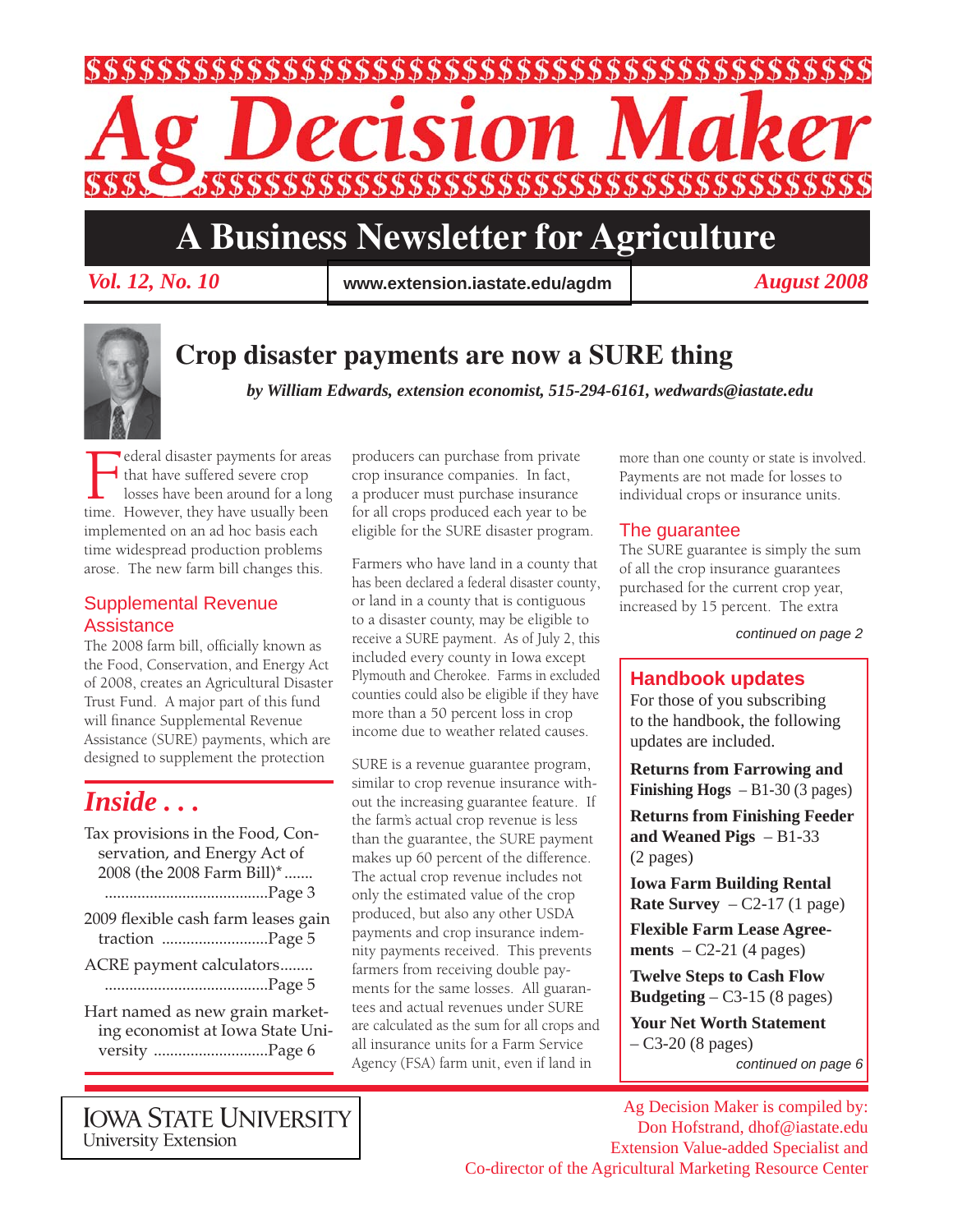*Crop disaster payments are now a SURE thing, continued from page 1*

15 percent is designed to fill part of the revenue gap not covered by insurance. For example, a producer who purchased a 75 percent guarantee on all crops would have that raised to 86.25 percent for SURE. There is also an overall "cap" on the SURE guarantee equivalent to a 90 percent insurance guarantee on all crops.

If the crop insurance proven yield (APH yield) is less than the yield used by the Farm Service Agency to calculate counter cyclical payments (CCPs), then the CCP yield is used instead for calculating the SURE guarantee. Producers who have used "plug" yields to calculate their APH yields in some low production years also will have their SURE yield recalculated.

## Actual revenue

The SURE "actual revenue" includes the actual number of bushels harvested for each crop valued at the average cash marketing year price as determined by the USDA. For corn and soybeans this price is calculated from September through August, so the actual revenue and payments for 2008 crops will not be known until September 2009. Advance payments could be authorized, but this has not been announced. The cash marketing year price may be higher or lower than the harvest futures price used to calculate crop insurance indemnity payments.

In addition, the actual revenue includes any crop insurance indemnity payments and prevented planting payments received for the 2008 crop, and 15 percent of any direct payments, counter cyclical payments, and loan deficiency payments received for the 2008 crop. Unless corn and soybean prices drop considerably in the next year, the direct payments will be the only commodity program received for the 2008 crop. If payments are received under any other USDA crop disaster programs, these are included as well.

If the actual revenue calculation is below the SURE guarantee, the producer will be paid 60 percent of the difference. There is a limit of \$100,000 per year per eligible producer, based on the same rules outlined for other commodity programs in the new farm bill.

### Insure all crops

To be eligible for SURE payments a producer must insure all of his/her eligible crops. Approximately 90 percent of the corn and soybeans in Iowa are covered by crop insurance each year. However, only a small percent of other crops such as oats, wheat and hay are typically insured. Even a small patch of hay that is not insured can cancel eligibility for SURE payments on all the acres of corn and soybeans on the same farm.

Fortunately, producers who did not insure some of their crops in 2008 can still become eligible for SURE payments by paying the catastrophic (CAT) policy fee of \$100 for each uninsured crop to FSA by September 16. Crops not eligible for private insurance but which are eligible for the Noninsured Crop Disaster Assistance Program (NAP) through FSA also need to be covered or have the \$100 fee paid. These include many horticultural crops.

# **Supplemental Revenue Assistance (SURE) Example**

|                                                                            | Corn       | Soybeans   | Total       |
|----------------------------------------------------------------------------|------------|------------|-------------|
| <b>Planted acres</b>                                                       | 500 acres  | 500 acres  | 1,000 acres |
| APH crop insurance yield                                                   | 160 bu.    | 48 bu.     |             |
| Crop insurance indemnity price                                             | \$5.40     | \$13.36    |             |
| Crop insurance guarantee level                                             | 75 %       | 75 %       |             |
| Crop insurance revenue quarantee<br>(acres x yield x price x % guarantee)* | \$324,000  | \$240,480  | \$564,480   |
| Harvested acres                                                            | 500 acres  | 500 acres  |             |
| Harvested yield                                                            | 100 bu.    | 30 bu.     |             |
| Actual bushels harvested                                                   | 50,000 bu. | 15,000 bu. |             |
| Harvest time insurance price                                               | \$6.00     | \$14.00    |             |
| Actual revenue for crop insurance (bu. x price)                            | \$300,000  | \$210,000  | \$510,000   |
| Crop insurance indemnity payment                                           |            |            | \$54,480    |
| (insurance quarantee less actual revenue)*                                 |            |            |             |
| SURE guarantee (115 % of insurance guarantee)*                             |            |            | \$649,152   |
| Marketing year average cash price                                          | \$6.50     | \$15.00    |             |
| Actual revenue for SURE (bu. x market yr. price)                           | \$325,000  | \$225,000  | \$550,000   |
| Crop insurance indemnity payment                                           |            |            | \$54,480    |
| 15 % of USDA direct payment (\$20,000)                                     |            |            | \$3,000     |
| Total crop revenue for SURE                                                |            |            | \$607,480   |
| Revenue shortfall for SURE (guarantee less actual)                         |            |            | \$41,672    |
| SURE payment (60 % of shortfall)                                           |            |            | \$25,003    |

\*Assumes basic revenue insurance. For CRC or RA-HPO the final guarantee could be higher since the harvest price exceeded the initial indemnity price.